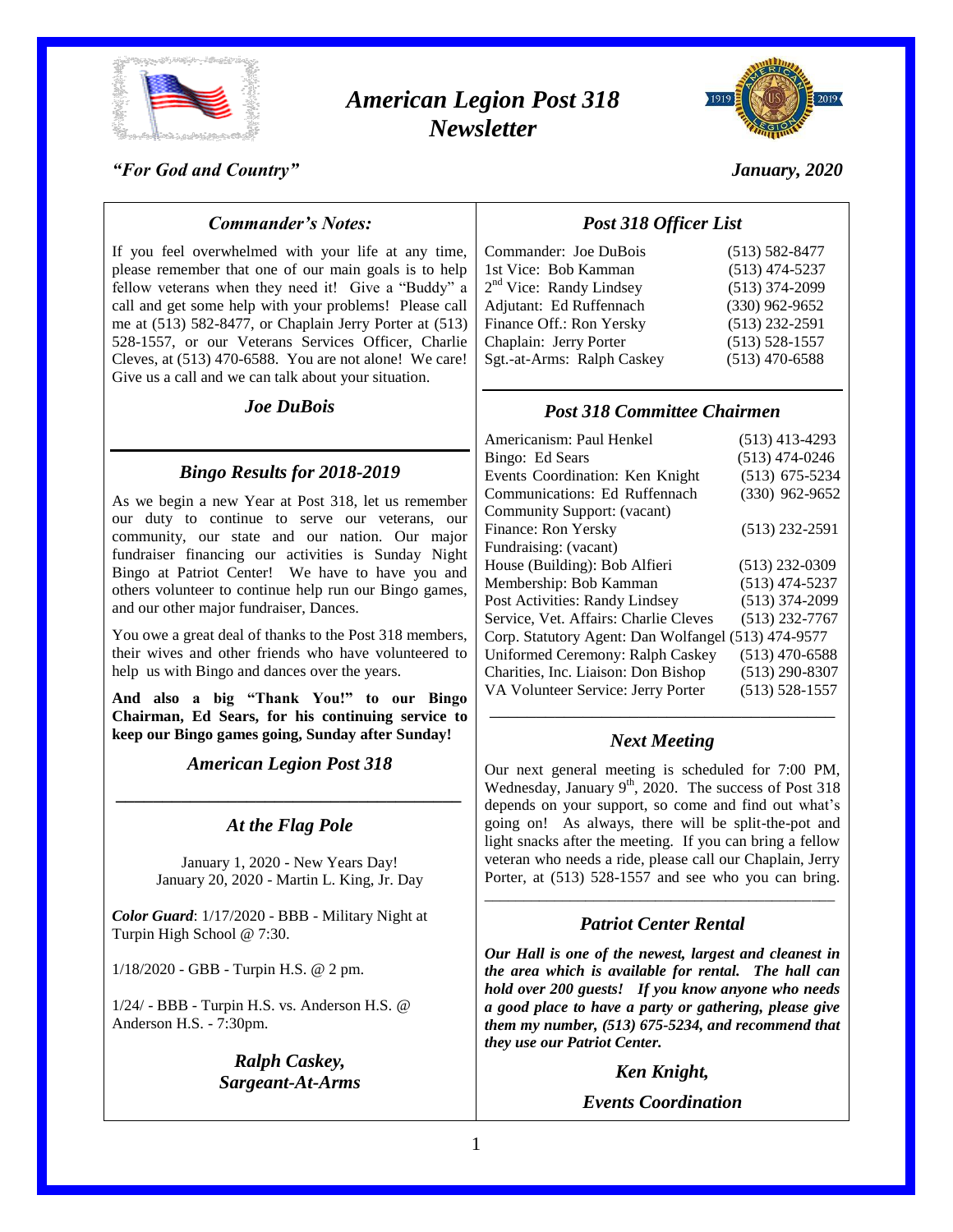## *Fund Raising Update*

**Bingo** – The Post conducts bingo every Sunday. Doors open at 4:30 PM, preliminary games begin at 6 PM. All your favorite "pull tabs" are available. You can support the Post by either coming out to play, or volunteering to work these events. Please contact Bingo Manager, Ed Sears (474-0246) with any questions. For the month of October, Bingo earned \$3,000 for the Post, and contributed \$1,015 to *Charities, Inc.* to meet our legal obligations. Gross income from concessions was \$460.

**Euchre** – Euchre tournaments are conducted every Thursday night in the Club Room. Buy-in is \$5, \$2.50 going to the Post and \$2.50 going to prize money. This is a fun evening and is open to both our membership and the public. Doors open at 6:45 PM, games begin at 7 PM. Contact Joe Baker (289-9044) with any questions. For the month of December, Euchre contributed \$ 191 to the Post.

**Kroger Community Rewards** – If you are a Kroger customer and are not currently supporting a charitable organization through *Kroger Community Rewards*, we would encourage you to do your part! Go on-line and sign up for *Kroger Rewards,* selecting *American Legion Post 318 Charities*, Inc. as your cause.

**Amazon Smiles** – *American Legion Post 318 Charities Inc.* is now registered with Amazon Smiles. So, if you shop at Amazon and select *American Legion Post 318 Charities, Inc.* as your charity, Amazon donates 0.5% of all eligible purchases. To maximize our revenue opportunities, please share this information with family and friends.

## *Football Mania Results*

Dennis Sakal is presently residing in Florida and will run our Football Mania game until it is over. He has reported that this season's game has produced 2 \$100 winners, and 4 \$25 winners. Our next program is for the Super Bowl. Matt Lilly has volunteered to conduct the Mania games for us, and he also continues to keep our bar well stocked. Thank you for the work you do, Matt!

A big "Thank You!" goes out from us to Dennis Sakal for his work here at post 318. Over the years he has spent many hours helping out at Bingo, as well as running our Mania games! Enjoy the warm weather for us, Dennis!

*Joe DuBois*

## *December Bingo!*

Post 318 Bingo raised \$522 Charities, Inc, and \$1,500 for the post, and concession sales added another \$434, for a total of \$2,456 for the month of December.

## *Ed Sears, Bingo*

## *Chaplain's Report*

On December  $7<sup>th</sup>$  9 of our members attended the ceremony honoring the life of fellow veteran and longtime member of Post 318, Don McLaughlin who passed away on November  $25<sup>th</sup>$ . His ceremony was conducted at St. Timothy's Episcopal Church, with military honors.

As usual we are still having problems getting people to help out at least one event. There is also a need for new members for the Honor Guard. See Ralph Caskey if you are interested.

Dances usually happen at least twice a month and they always need some help. Bingo is our big money maker and it happens on Sunday night. Bingo Chairman, Ed Sears, would love to see you at Bingo next Sunday! Give him a call at (513) 474-0246. You can just show up on Sunday night at 4:30 and he will show you what you need to know to help out. That's how I did it!

December was a very busy month for the Legion. The Christmas party on December  $6<sup>th</sup>$  was a big success! Randy Lindsey, wife Merideth, and their 2 daughters did a fine job running the event. We do hope that more people will step up to help them with the party next Christmas!

The fundraiser, "Breakfast with Santa", on Dec.  $7<sup>th</sup>$ , was a fun time for everyone who attended. See the photo and article below for more about it.

## *Cub Scout Projects*

We are still looking for some service projects several Cub Scouts from the  $5<sup>th</sup>$  grade at Sherwood Elementary School can do for veterans. If you know of any, please call and let us know how they can help.

## *Matt Lilly!*

As I mentioned before, Matt deserves a big "Thank You" for all the work he does keeping our beer, wine, and spirits in good supply! And also we commend him for carrying on our Mania Games, after the departure of Dennis Sakal for warmer climes down south.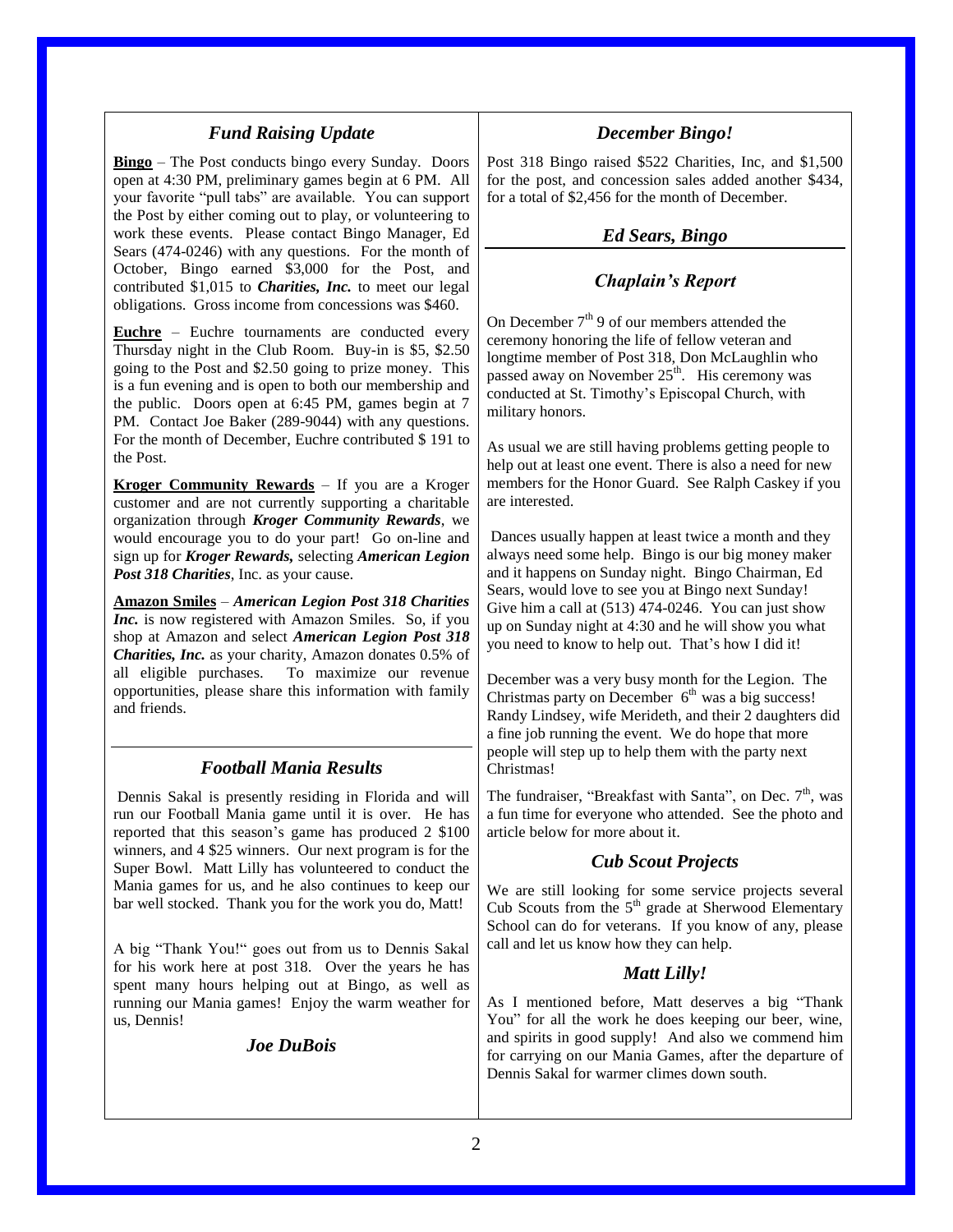#### *January Dances*

We welcome *"The Remains"* back to the Patriot Center, Saturday January 18<sup>th</sup>, to kick-off our Spring dance schedule. This group has performed thousands of shows and has become an anchor in the Patriot Center band line-up. Their music is memorable. They regularly put together great song sets that both span music history from the 60's through what you hear on the radio today but also keep their audiences engaged. This is your chance to listen to a great local group playing the songs you want to hear.



Our  $2<sup>nd</sup>$  January dance is actually February 1<sup>st</sup>, and it is a notable. The *Cincy Rockers* will be hosting the Patriot Centers Super Bowl Warm-up party. This is the 2nd year we've held this event and is being produced due to popular demand. So, dress in the colors of your favorite team and come join us for an evening of great music and entertainment.

## **Super Bowl Warm-up Featuring The Cincy Rockers February 1st**



Tickets for both events can be purchased in advance for \$10 by going to the Post web site www.post138.org, then click on the Special Events Tab, or you can call the ShowClix box office at 1-888-718-4253, Option 1, and ask about Patriot Center of Cincinnati Events. Advanced sales end at 12:00p on the day of the event. Tickets purchased at the door are \$12.50.

#### *Charities, Inc. Update*

**Breakfast with Santa –** Charities, Inc. conducted its first Breakfast with Santa fundraiser. Our goal was to breakeven, or earn a little money that could be used to

support our Veteran Programs. Turnout was pretty good and the event actually went relatively well, but we over purchased food and supplies and ended up with a modest loss for the event. Although the event didn't end as well as we hoped, the overall consensus is that we should try this event one more time.

**"Poppy Day" Planning Underway -** Although it seems like 5 months is a long time away, it is time to begin planning our 2020 *"Poppy Day"* campaign.

Our 2020 goal is to; 1) continue distributing our "Poppies" at Kroger, Anderson Towne Center and Kroger, Cherry Grove, if possible, and 2) to enhance and continue our *"Poppy Day"* program at the FHSD elementary schools.

Last year contributions from the FHSD elementary schools were very close to the contributions we receive from our Kroger campaign. This year we hope to further close the gap by doing 2 specific things. First, we would like to offer 1 pizza party to the class at each school who turns in the highest average contribution per student. This would require us to find 6 sponsors to fund these parties at a cost of about \$80/per school.

The second thing we want to do is to identify the 6 veterans who will distribute "Poppies" at the elementary schools, May  $21<sup>st</sup>$ , as soon as possible. We would then include them in a meeting with their school coordinators to discuss the project. Our hope is that by reviewing the project with the veteran and the building coordinator, that things should go smoother for the distribution of "Poppies".

If you are willing to be a sponsor, or be one of the 6 veterans to distribute poppies at the elementary schools, please contact Don Bishop at 474-4194, or via email at [dabishop@fuse.net.](mailto:dabishop@fuse.net)

#### *Christmas Concert a Rousing Success*

In collaboration with the *Cincy Rockers*, Post 318 produced its first Christmas concert in many years. The consensus is it was a success. The reality is it far exceeded our expectations.

The concert consisted of Christmas songs and featured five (5) local vocalist; *Bobby Harlow, Jeanne Blessing, Jeff Wilson, Ann Chambers* and *Doug Morgan*, with the *Cincy Rockers* providing the accompanying music.

To accommodate our guests, our rental hall was originally configured to seat 240. However, due to obstructive views, we scaled that configuration back to 224. For the concert we actually ended up with 207 paid guests and generated approximately \$2,095. This is the largest single event the Patriot Center has ever hosted.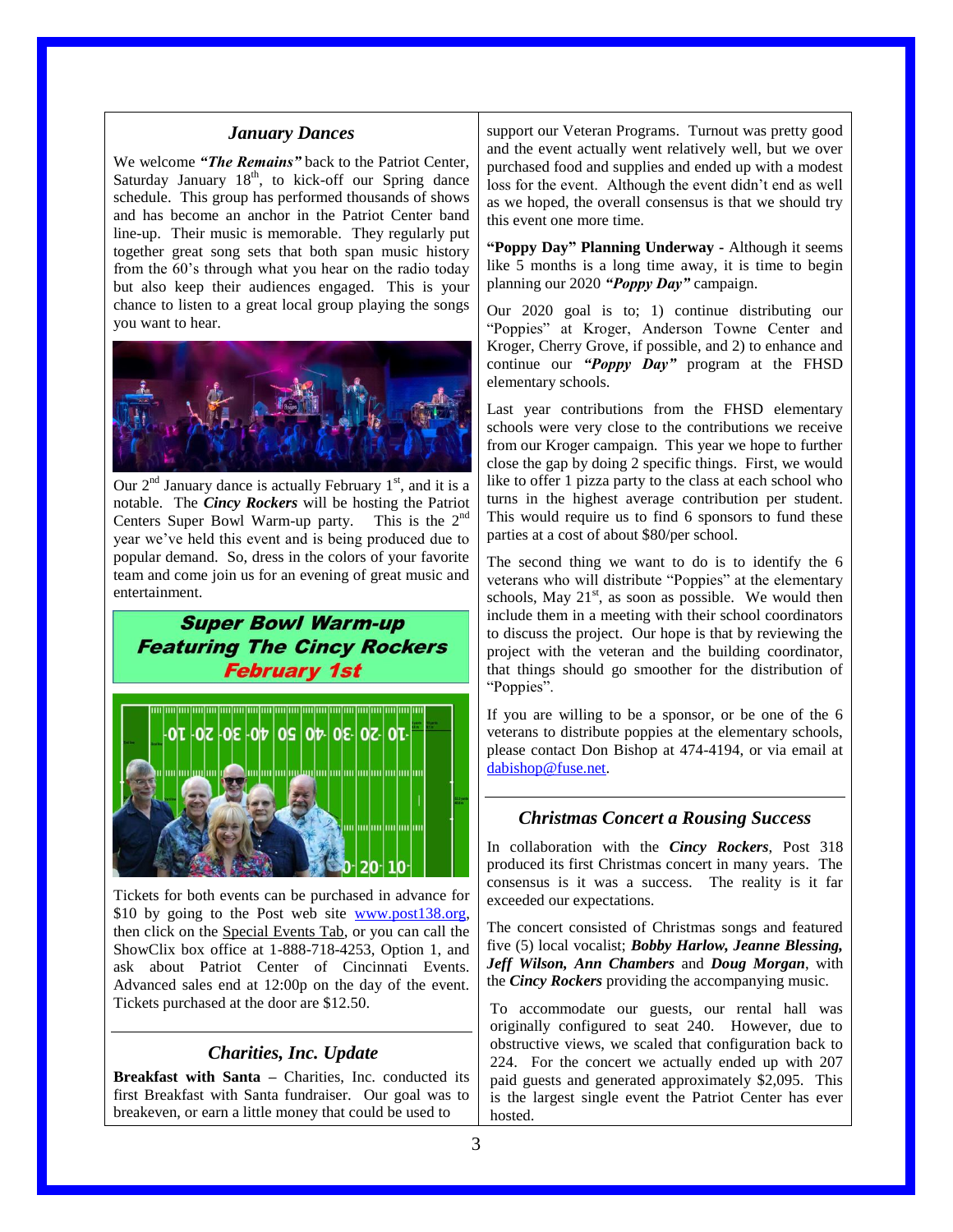#### *Concerts and Dances!*

This month we at Post 318 pay tribute to our long time Concerts and Dances Leader, Don Bishop! Don is letting go of the leadership role of one of our primary sources of funds for continuing our mission! **We are in serious need of a volunteer to continue the dance schedule**. Don has already planned and staffed the Spring dance season, so you can step in and have several months to adjust to the dance leadership position.

Don will continue to serve the Post in several areas, but he will no longer run our dances. The current dance volunteer workers will be able to get us through the Spring season, but that will end on June 13, 2020. If two of you new members can work together on this project, this would be an excellent way to keep the Post income stream intact! Without a volunteer(s), we will have to cancel the dance fundraisers until someone steps up.

Thanks again for a job well done, Don! We appreciate the volunteer work you have done to plan, organize, staff, and conduct the many, many dance fundraisers that we have held at The Patriot Center over the years!

#### *Anderson, Ohio, Post 318,*

*Veterans and Friends!*

# *Columbus Blue Jackets Ice Hockey Military Appreciation Night!*

You have been invited to the Columbus Blue Jackets Military Appreciation Night in the Nationwide Arena in Columbus, Ohio, at  $7:00$  PM on Thursday, January  $16<sup>th</sup>$ , 2020! The hockey game will be against the Carolina Hurricanes, and veterans and active duty military can get (1) free ticket with each (1) ticket they purchase. You will also receive a Columbus Blue Jackets commemorative dog tag, and an opportunity to go on the ice and take a slap shot on the net after the game! For more information online: Bluejackets.com/Military. For a block of tickets call Mark Kijowski, (614) 246-3280.

#### *Columbus Blue Jackets*

\_\_\_\_\_\_\_\_\_\_\_\_\_\_\_\_\_\_\_\_\_\_\_\_\_\_\_\_\_\_\_\_\_\_\_\_\_\_

## *Finances as of 11/30/2019*

Charities, Inc. Balance (Total): \$6,680.31 Checking accounts  $(5<sup>th</sup>/3<sup>rd</sup> \& PNC)$  (Total): \$15,488.36 Savings account  $(5<sup>th</sup>/3<sup>rd</sup>)$  (Total): \$21,721.79

#### *2020 Poppy Day Program*

Charities, Inc. has kicked-off its 2020 Forest Hills School District Poppy Day (FHSD) program. The goals for this program remain the same; 1) to provide the reason for *Memorial Day* and the symbolism of the *"Memorial Poppy",* 2) to provide an opportunity for FHSD students to interact with local veterans, and 3) to raise funds to support disabled veterans and veterans in need.

This year will be the 4<sup>th</sup> year we have taken the "Poppy Program" into these FHSD Elementary Schools. Like our previous years, our plan is to make changes that will allow us to build upon our previous successes. To this end, there are two areas we are hoping to improve on this year.

First, we want to improve the recognition component of our Memorial Day Challenge. Last year a pizza party was provided to the class that turned in the largest average contribution per student. This year we hope to find 6 sponsors and provide a pizza party to the class in each school that turns in the largest average contributions per student. The cost per sponsor would be about \$ 80. If you would like to be a sponsor, please contact Don Bishop at (513) 474-4194.

Second, we want to improve the coordination between the schools and the Post. Therefore, our plan is to identify the 6 Veterans who will be assigned to each school and have them meet the school coordinator prior to their arrival at the school to pass out poppies. If you would like to be 1 of the 6 Veterans, please contact Don Bishop at (513) 474-4194.

#### *Don Bishop* \_\_\_\_\_\_\_\_\_\_\_\_\_\_\_\_\_\_\_\_\_\_\_\_\_\_\_\_\_\_\_\_\_\_\_\_\_\_\_\_\_\_\_\_\_

## *4 th District Winter Conference*

January 12<sup>th</sup>, 2020. Doors open at 8 AM, Conference begins at 10 AM. The Halker-Flege American Legion Post 69 will host the Conference. Post 69 is located at 9000 Reading Road in Cincinnati.

If you are interested in going with me to represent Post 318 at the  $4<sup>th</sup>$  District Conference on January 12<sup>th</sup>, please call me at (513) 582-8477 or e-mail: joedubois@cinci.rr.com I will then let them know we are planning to attend.

*Joe DuBois*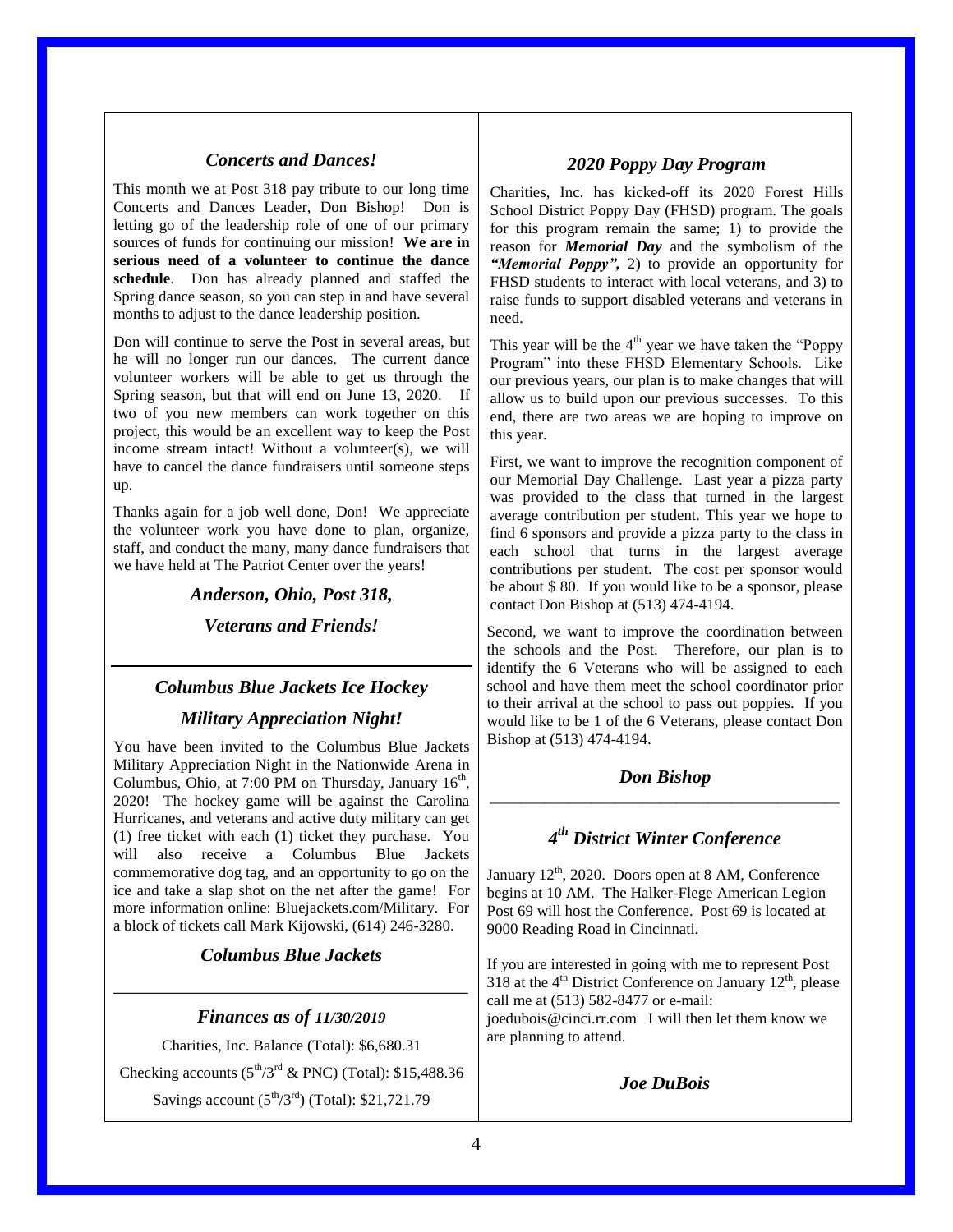### *Breakfast with Santa!*

Looks like Santa put this little one to sleep! Or maybe the pancakes, bacon, and sausage did it! Either way, Santa did a great job, and his costume was excellent! Our thanks go out to Ed Ruffennach, members of BSA Troop 519, and the teachers who volunteered to help us with this event. Thanks also to our veterans who did the cooking for our first Breakfast with Santa event! The leftover food was donated to a worthy cause and delivered by Ralph Caskey.

### *Membership Update!*

\_\_\_\_\_\_\_\_\_\_\_\_\_\_\_\_\_\_\_\_\_\_\_\_\_\_\_\_\_\_\_\_\_\_\_\_\_\_\_\_\_\_\_\_\_

We've made great strides in our membership renewal this year! All but 13 existing members have renewed their memberships. We are 5 renewals away from reaching or 2020 quota (161) and 8 away from exceeding the largest membership our Post has ever reached, 163 back in 1987. If you are one of the 13 who have not renewed, please respond by the end of the month. Your membership can be renewed one of several ways:

- Online by credit card: [www.legion.org/renew](http://www.legion.org/renew)
- Cash or check, either mailed to or dropped off at the Post. 6660 Clough Pike, Cincinnati, OH 45244
- Switch to a 'Paid Up for Life' membership. This allows you to pay a onetime fee (or disburse it over 12 months). It eliminates renewal notices and future dues increases. You can check this out by going to <https://www.legion.org/join/pufl>

I still have some budget dollars left to pay dues for new members; therefore, if you know of anyone interested in joining the Post, please let me know: (513) 545-5237. This budget can also help you out if you are having a tuff year financially, so call me if you need us to pay your dues this year.

*Robert Kamman Membership Chairman* \_\_\_\_\_\_\_\_\_\_\_\_\_\_\_\_\_\_\_\_\_\_\_\_\_\_\_\_\_\_\_\_\_\_\_\_\_\_\_\_\_\_\_\_\_

**We wish you all a very Happy New Year!**



Santa holding Quinn, great granddaughter of Ruth and Dan Wolfangel at Breakfast with Santa event. \_\_\_\_\_\_\_\_\_\_\_\_\_\_\_\_\_\_\_\_\_\_\_\_\_\_\_\_\_\_\_\_\_\_\_\_\_\_\_\_\_\_\_\_\_

#### *POW-MIA*

American Legion national commander, James W. (Bill) Oxford, saluted the caskets of seven unknown U.S. service members from the Korean War who died in 1951 in North Korean prisons. They were being moved to the U.S. for forensic identification from a cemetery in Hawaii where they had been buried since 1954.